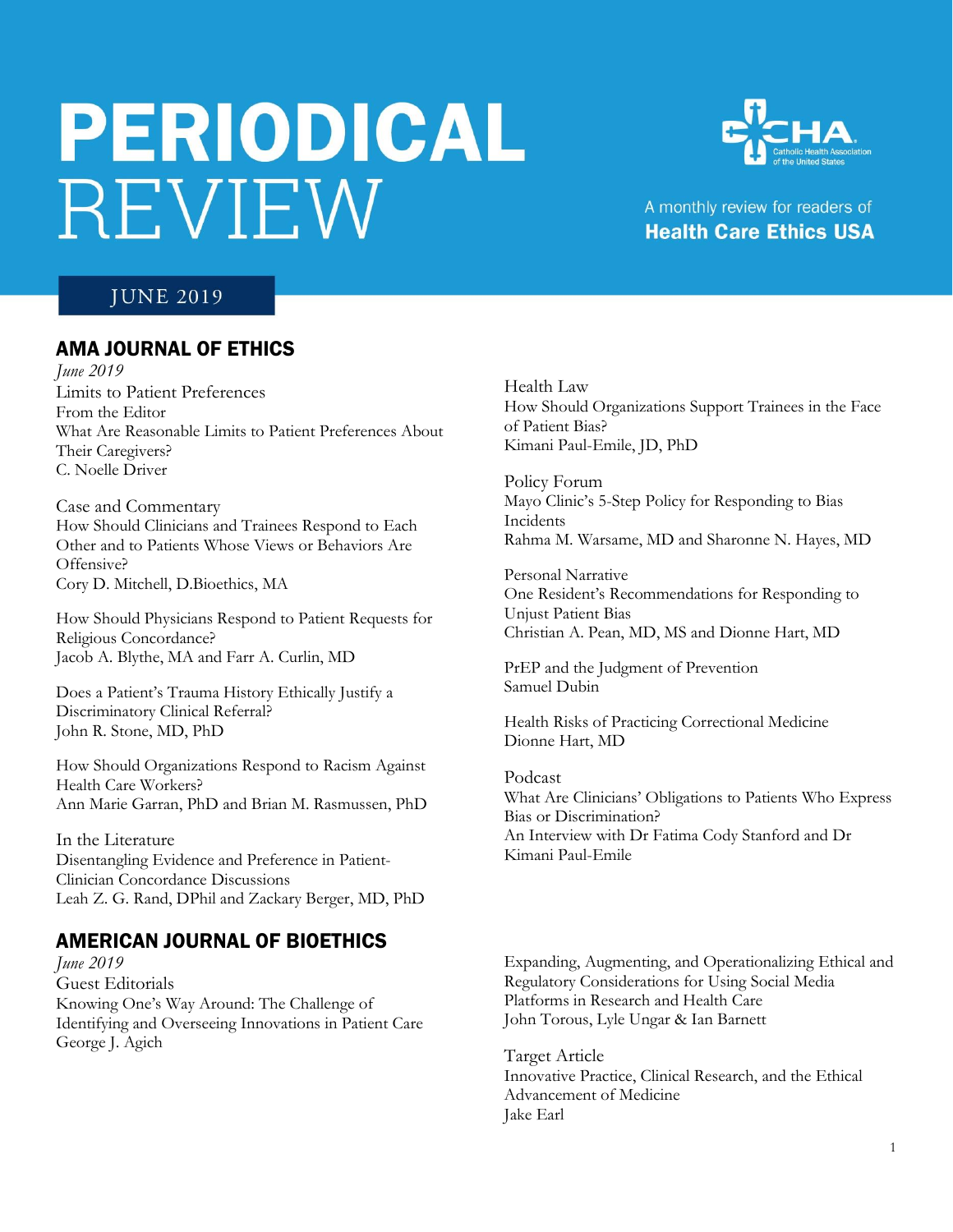Article Commentary Innovation in a Learning Healthcare System Henry S. Sacks & Rosamond Rhodes

Preapproval Nontrial Access and Off-Label Use: Do They Meet Criteria for Dual-Deviation Review? Carolyn Riley Chapman, Kelly McBride Folkers, Andrew McFadyen, Lesha D. Shah & Alison Bateman-House

Have We Made Progress in Identifying (Surgical) Innovation? Giles Birchley, Richard Huxtable, Jonathan Ives & Jane Blazeby

Details Matter—Definitions and Context Can't Be Glossed Over When Managing Innovation Jane Johnson, Katrina Hutchison & Wendy A. Rogers

Profit Motives Require a Proscriptive Approach Casey Jo Humbyrd & Matthew Wynia

Regulating Clinical Innovation: Trachea Transplants and Tissue Engineering Gardar Arnason

The Surgeon-in-Chief Should Oversee Innovative Surgical Practice Sunit Das & Martin McKneally

Let Us Not Take the Ethics Out of Innovative Practice: A Case Against Institutional Review Eline M. Bunnik

Advancing Medicine Ethically: Important Considerations for Innovative Practice Sarah Haines, Michael Savic & Adrian Carter

Innovative Practice Outside of Medical Institutions Anna Wexler

Innovative Practice in Latin America: Medical Tourism and the Crowding Out of Research Felicitas Holzer & Ignacio Mastroleo

Why the Duty to Research Falls on Institutions Rather Than Individuals Victor Laurion & Christopher Robertson

Target Article Ethical and Regulatory Considerations for Using Social Media Platforms to Locate and Track Research Participants Ananya Bhatia-Lin, Alexandra Boon-Dooley, Michelle K. Roberts, Caroline Pronai, Dylan Fisher, Lea Parker, Allison Engstrom, Leah Ingraham & Doyanne Darnell

Article Commentary Social Media as an Ethical Tool for Retention in Clinical Trials Luke Gelinas & Barbara E. Bierer

Mountains and Molehills When Using Social Media as a Research Support Tool Holly Fernandez Lynch & Emily A. Largent

Research Participant Communication Via Social Media Platforms Remains Risky Joseph Spino

Involving Families and Children in Online Research Calvin W. L. Ho, Katharine Wright & Karel Caals

Promoting Justice in Locating and Tracking Research Participants Through Social Media Michael J. DiStefano, Yonaira M. Rivera, Johannes Thrul & Joseph Ali

Ethics of Recruiting Research Subjects Through Social Media Brittany N. Ferrigno & Robert M. Sade

A Paradox of Choice and Opportunity in the Social Mediated Participant Recruitment Space: Opportunities and Caveats Sheena M. Eagan, Erika K. Johnson & Liam X. N. Eagan

Book Review Review of Christopher Meyers, The Professional Ethics Toolkit Kayhan Parsi

Correspondence Watchful Waiting Doesn't Mean No Puberty Blockers, and Moving Beyond Watchful Waiting Florence Ashley

Withholding Versus Withdrawing Treatment: Why Medical Guidelines Should Omit "Theoretical Equivalence" Lars Øystein Ursin

Response to Commentaries on "Transgender Children and the Right to Transition" Maura M. Priest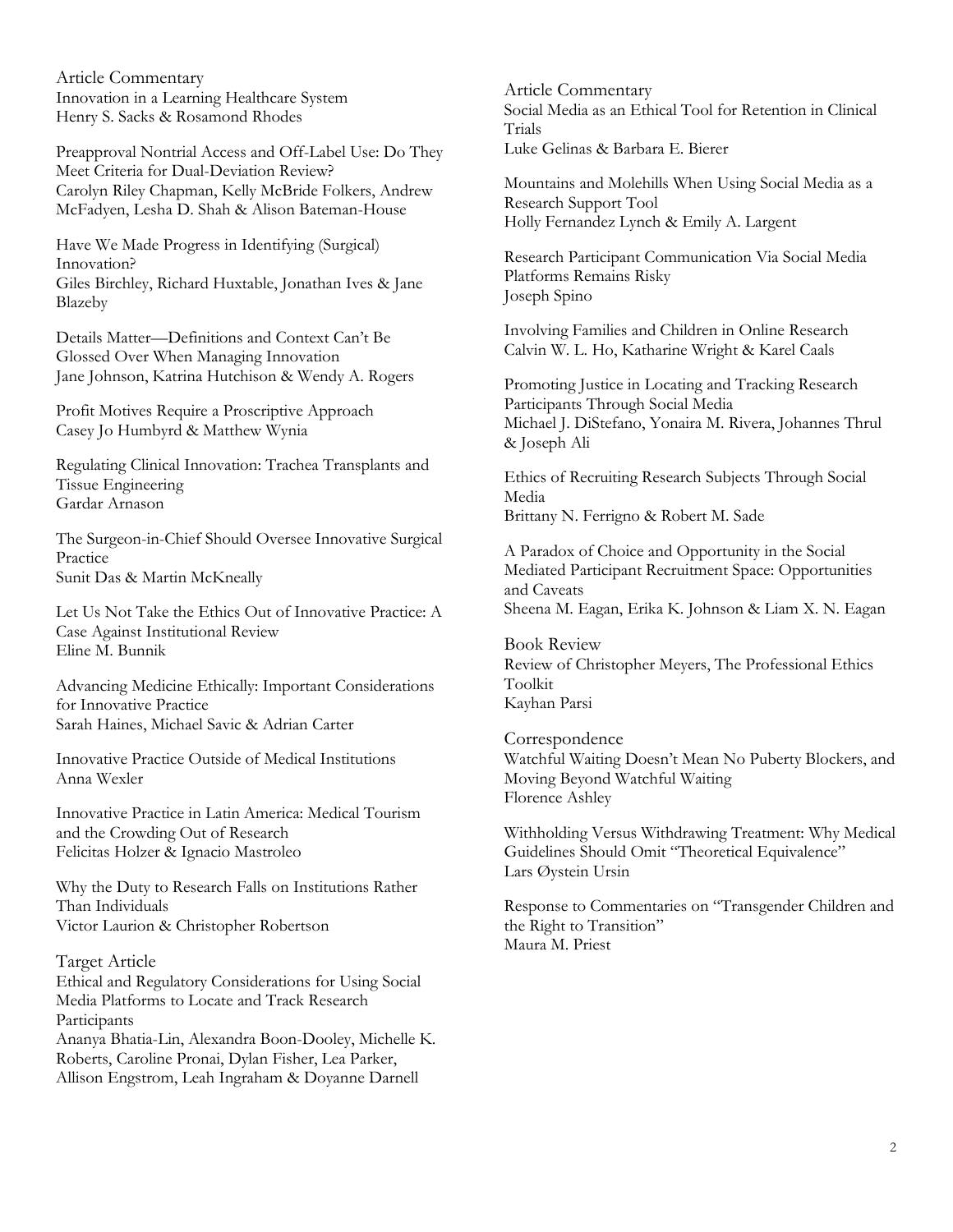# CHRISTIAN BIOETHICS

*August 2019* Pressing Topics in Christian Bioethics Bioethics and Human Flourishing: Christian Wisdom in a Secular Age Ana Iltis

Natural Law, Catholicism, and the Protestant Critique: Why We Are Really Not That Far Apart Francis J Beckwith

Purpose and Providence: An Outline for Christian Practical Wisdom in Health Care Lauris Christopher Kaldjian

# ETHICS & MEDICS

*June 2019* The Abandonment of Suicidal Patients Julie Grimstad, LPN

# HASTINGS CENTER REPORT

*May/June 2019* From the Editor Capacity and Relationship Gregory E. Kaebnick

Articles

The Relational Potential Standard: Rethinking the Ethical Justification for Life‐Sustaining Treatment for Children with Profound Cognitive Disabilities Aaron Wightman, Jennifer Kett, Georgina Campelia, Benjamin S. Wilfond

Other Voices Relational Potential versus the Parent‐Child Relationship Armand H. Matheny Antommaria

Embracing Asymmetry and Humility in the Face of **Disability** Licia Carlson

Heritable Genome Editing in a Global Context: National and International Policy Challenges Achim Rosemann, Adam Balen, Brigitte Nerlich, Christine Hauskeller, Margaret Sleeboom‐Faulkner, Sarah Hartley, Xinqing Zhang, Nick Lee

Another Voice The Experts Are Not Enough J. Benjamin Hurlbut

## HEALTH AFFAIRS

Sexual Identity, Gender, and Human Fulfillment: Analyzing the "Middle Way" Between Liberal and Traditionalist Approaches Melissa Moschella

The End of Sex: Finis or Telos? Gilbert Meilaender

Beauty in the Neonatal Intensive Care Unit: Is Every Child a Pearl? James R Thobaben; Anna Rebecca Young

Morally Illicit Cells in Medical Research Alan B. Moy, MD

Essays A Reluctant Critic: Why Gynecologic Surgery Needs Reform Louise P. King

Asylum, Refuge, and Justice in Health Christine Straehle

Commentary Beecher Reconsidered Jonathan D. Moreno

The Stress Test Joseph Gascho

Dying with Dignity; Living with Laws (and Ethics) Jonathan F. Will

Controlling Measles through Politics and Policy Ross D. Silverman

Review The Social Science Blues Eric Turkheimer

Departments Choice Architecture Nancy Berlinger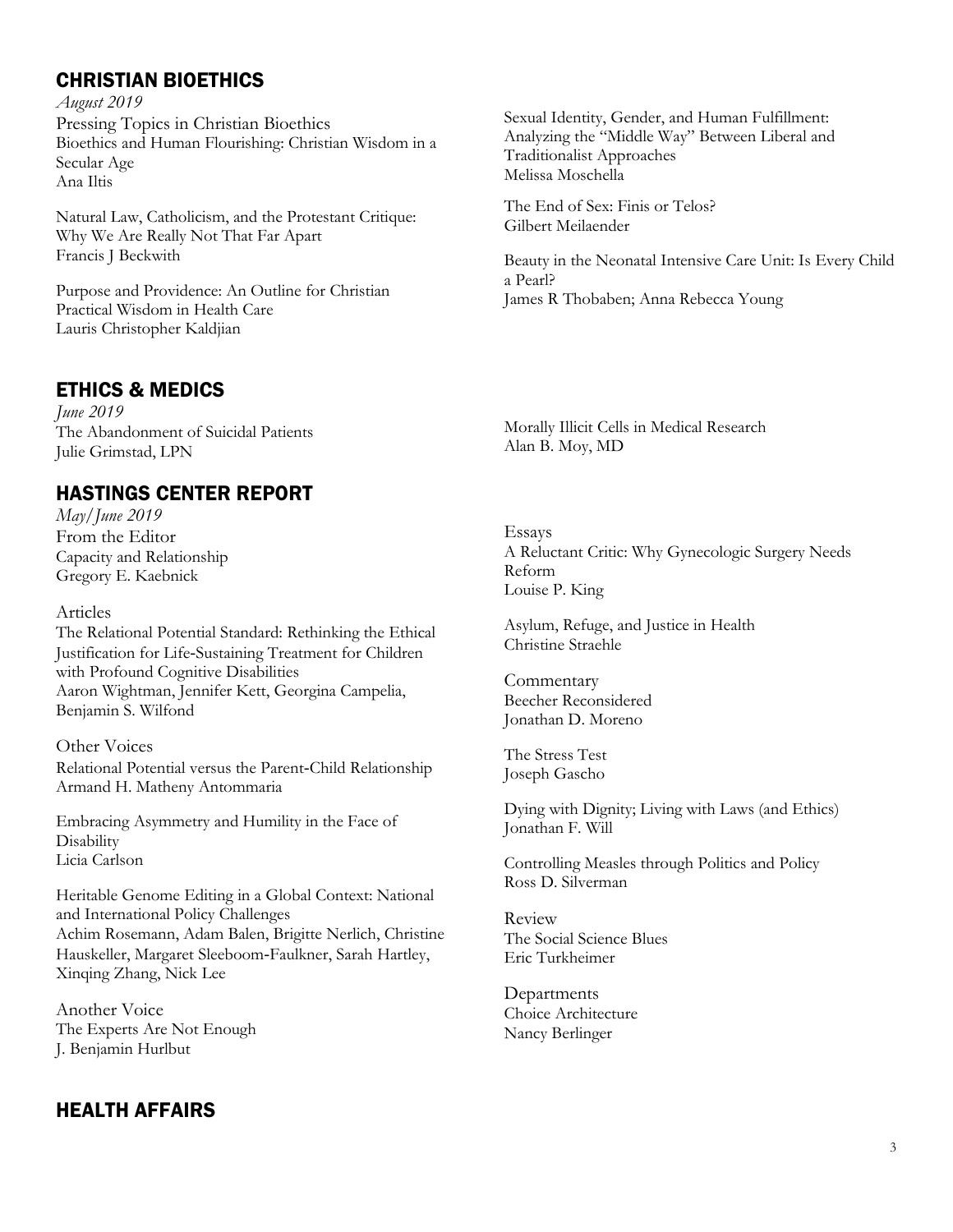*June 2019* From the Editor-In-Chief Community Care for High-Need Patients Alan R. Weil

Long-Term Services & Supports Community Care for High-Need Patients

Home and Community-Based Workforce for Patients with Serious Illness Requires Support to Meet Growing Needs Joanne Spetz, Robyn I. Stone, Susan A. Chapman, and Natasha Bryant

Care for America's Elderly and Disabled People Relies on Immigrant Labor

Leah Zallman, Karen E. Finnegan, David U. Himmelstein, Sharon Touw, and Steffie Woolhandler

Beyond Functional Support: The Range of Health-Related Tasks Performed in The Home by Paid Caregivers In New York

Jennifer M. Reckrey, Emma K. Tsui, R. Sean Morrison, Emma T. Geduldig, Robyn I. Stone, Katherine A. Ornstein, and Alex D. Federman

Health Reform Litigation Continues; Payment Rule Arrives Katie Keith

Behavior Health Care Beyond Twelve Steps, Peer-Supported Mental Health Care Michele Cohen Marill

Health Professionals

Policy Changes Key to Promoting Sustainability and Growth of the Specialty Palliative Care Workforce Arif H. Kamal, Steven P. Wolf, Jesse Troy, Victoria Leff, Constance Dahlin, Joseph D. Rotella, George Handzo, Phillip E. Rodgers, and Evan R. Myers

Organization of Care A Path to High-Quality Team-Based Care for People with Serious Illness Courtney H. Van Houtven, S. Nicole Hastings, and Cathleen Colón-Emeric

Care Management for Older Adults: The Roles of Nurses, Social Workers, and Physicians Karen Donelan, Yuchiao Chang, Julie Berrett-Abebe, Joanne Spetz, David I. Auerbach, Linda Norman, and Peter I. Buerhaus

Home Health Care for Children with Medical Complexity: Workforce Gaps, Policy, And Future Directions Carolyn C. Foster, Rishi K. Agrawal, and Matthew M. Davis

Including Family Caregivers in Seriously Ill Veterans' Care: A Mixed-Methods Study Nina R. Sperber, Nathan A. Boucher, Roxana Delgado, Megan E. Shepherd-Banigan, Kevin McKenna, Madison Moore, Rachael Barrett, Margaret Kabat, and Courtney H. Van Houtven

Users of Veteran-Directed Care and Other Purchased Care Have Similar Hospital Use and Costs Over Time Yingzhe Yuan, Kali S. Thomas, Austin B. Frakt, Steven D. Pizer, and Melissa M. Garrido

#### Aging & Health

A Large-Scale Advanced Illness Intervention Informs Medicare's New Serious Illness Payment Model Brad Stuart, Elizabeth Mahler, and Praba Koomson

Spousal Caregivers Are Caregiving Alone in the Last Years of Life Katherine A. Ornstein, Jennifer L. Wolff, Evan Bollens-Lund, Omari-Khalid Rahman, and Amy S. Kelley

#### Legal & Regulatory Issues

Historical Mismatch Between Home-Based Care Policies and Laws Governing Home Care Workers Lisa I. Iezzoni, Naomi Gallopyn, and Kezia Scales

Home Health Care Providers Struggle with State Laws and Medicare Rules as Demand Rises Susan Jaffe

Costs & Spending

The Financial Burden of Paid Home Care on Older Adults: Oldest and Sickest Are Least Likely to Have Enough Income Richard W. Johnson, and Claire Xiaozhi Wang

Work-Related Opportunity Costs of Providing Unpaid Family Care In 2013 And 2050 Stipica Mudrazija

#### Accountable Care

ACO Serious Illness Care: Survey and Case Studies Depict Current Challenges and Future Opportunities William K. Bleser, Robert S. Saunders, Lia Winfield, Mark Japinga, Nathan Smith, Brystana G. Kaufman, Hannah L. Crook, David B. Muhlestein, and Mark McClellan

'Eyes in The Home': ACOs Use Home Visits to Improve Care Management, Identify Needs, and Reduce Hospital Use

Taressa K. Fraze, Laura B. Beidler, Adam D. M. Briggs, and Carrie H. Colla

Primary Care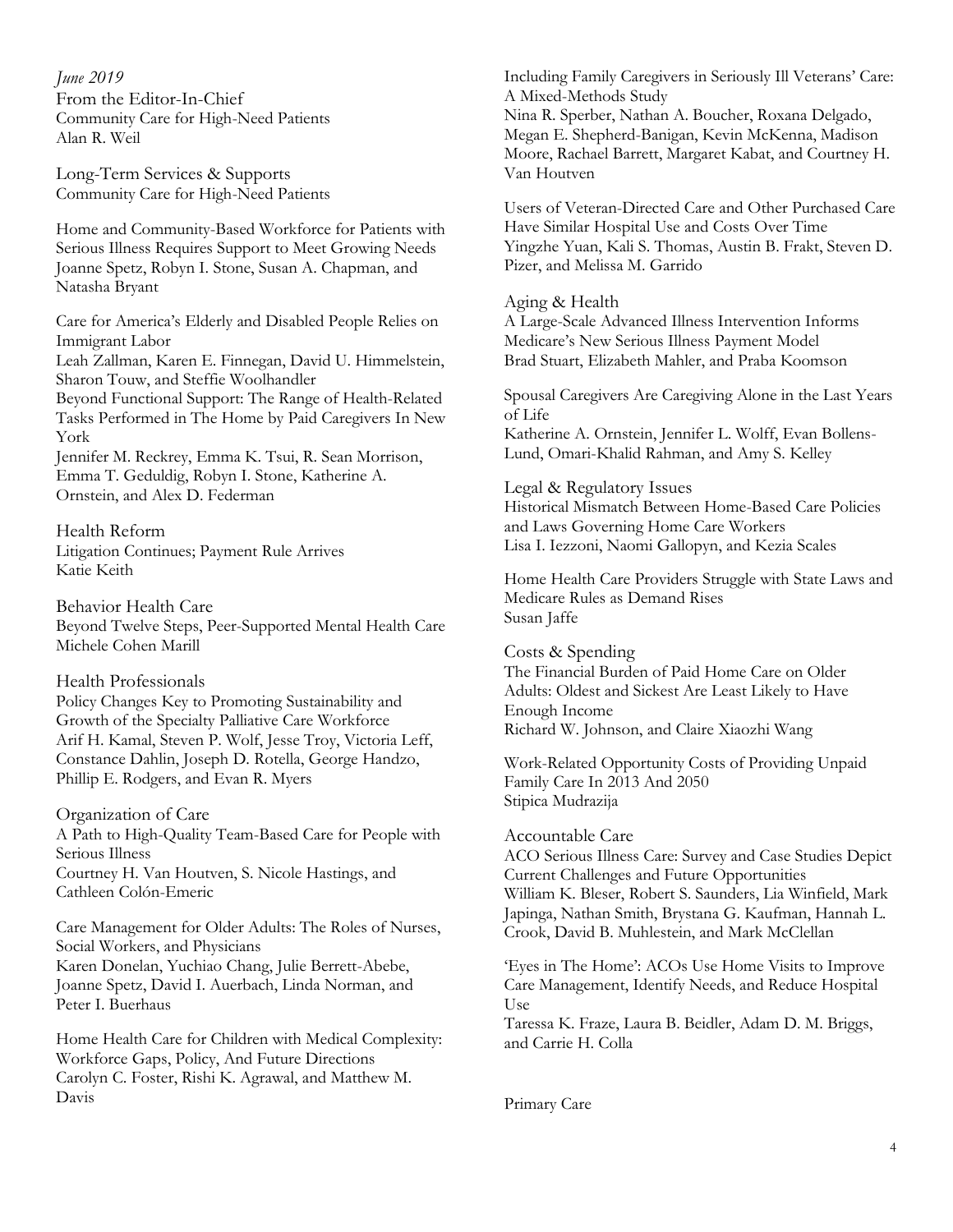Impact of Physicians, Nurse Practitioners, And Physician Assistants on Utilization and Costs for Complex Patients Perri A. Morgan, Valerie A. Smith, Theodore S. Z. Berkowitz, David Edelman, Courtney H. Van Houtven, Sandra L. Woolson, Cristina C. Hendrix, Christine M. Everett, Brandolyn S. White, and George L. Jackson

Long-Term Services & Supports Remaining at Home with Severe Disability Michael Ogg

## JOURNAL OF CLINICAL ETHICS

*Summer 2019* At the Bedside When Adolescents May Die Edmund G. Howe

#### Features

The States as Laboratories: Regulation of Decisions for Incapacitated Patients Erin S. DeMartino and Joshua A. Rolnick

The Clinician as Clinical Ethics Consultant: An Empirical Method of Study Donald S. Kornfeld and Kenneth Prager

The ASBH Approach to Certify Clinical Ethics Consultants Is Both Premature and Inadequate Mark Siegler

Moving Towards a New Hospital Model of Clinical Ethics Evan G. DeRenzo

Elements of an Ethics Consultation John C. Fletcher and Edward M. Spencer

### JOURNAL OF MEDICAL ETHICS

*June 2019* The Concise Argument Clinical ethics and the duty of care John McMillan

#### Clinical Ethics

Is it acceptable to contact an anonymous egg donor to facilitate diagnostic genetic testing for the donor-conceived child?

Rachel Horton, Benjamin Bell, Angela Fenwick, Anneke M Lucassen

Current Controversy Whither a Welfare-Funded 'Sex Doula' Programme? Steven J. Firth

Book Review Immunotherapy's Promise Jakub P. Hlávka

Is 'Made in China' Good Enough for America? Daniel Poppy

**Letters** Patients as Partners, Not Consumers Physician Quality Information

Physicians' Perspectives on Adolescent and Young Adult Advance Care Planning: The Fallacy of Informed Decision Making Jennifer S. Needle, Cynthia Peden-McAlpine, and Joan Liaschenko

Fertility Preservation for a Teenager with Differences (Disorders) of Sex Development: An Ethics Case Study Lisa Campo-Engelstein, Diane Chen, Arlene B. Baratz, Emilie K. Johnson, and Courtney Finlayson

Medical Education and Practice Perils of the Hidden Curriculum: Emotional Labor and "Bad" Pediatric Proxies Margaret Waltz, R. Jean Cadigan, Benny Joyner, Paul Ossman, and Arlene Davis

Consent Obtained by Residents: Informed by the Uninformed? Alan R. Tait

Original Research Waiting for a miracle or best medical practice? End-of-life medical ethical dilemmas in Bahrain Sayed Alwadaei, Barrak Almoosawi, Hani Humaidan, Susan Dovey

Doctors' perceptions of how resource limitations relate to futility in end-of-life decision making: a qualitative analysis Eliana Close, Ben P White, Lindy Willmott, Cindy Gallois, Malcolm Parker, Nicholas Graves, Sarah Winch

Meeting the Epicurean challenge: a reply to 'Abortion and Deprivation' Nick Colgrove

Informed consent for early-phase clinical trials: therapeutic misestimation, unrealistic optimism and appreciation Jodi Halpern, David Paolo, Andrew Huang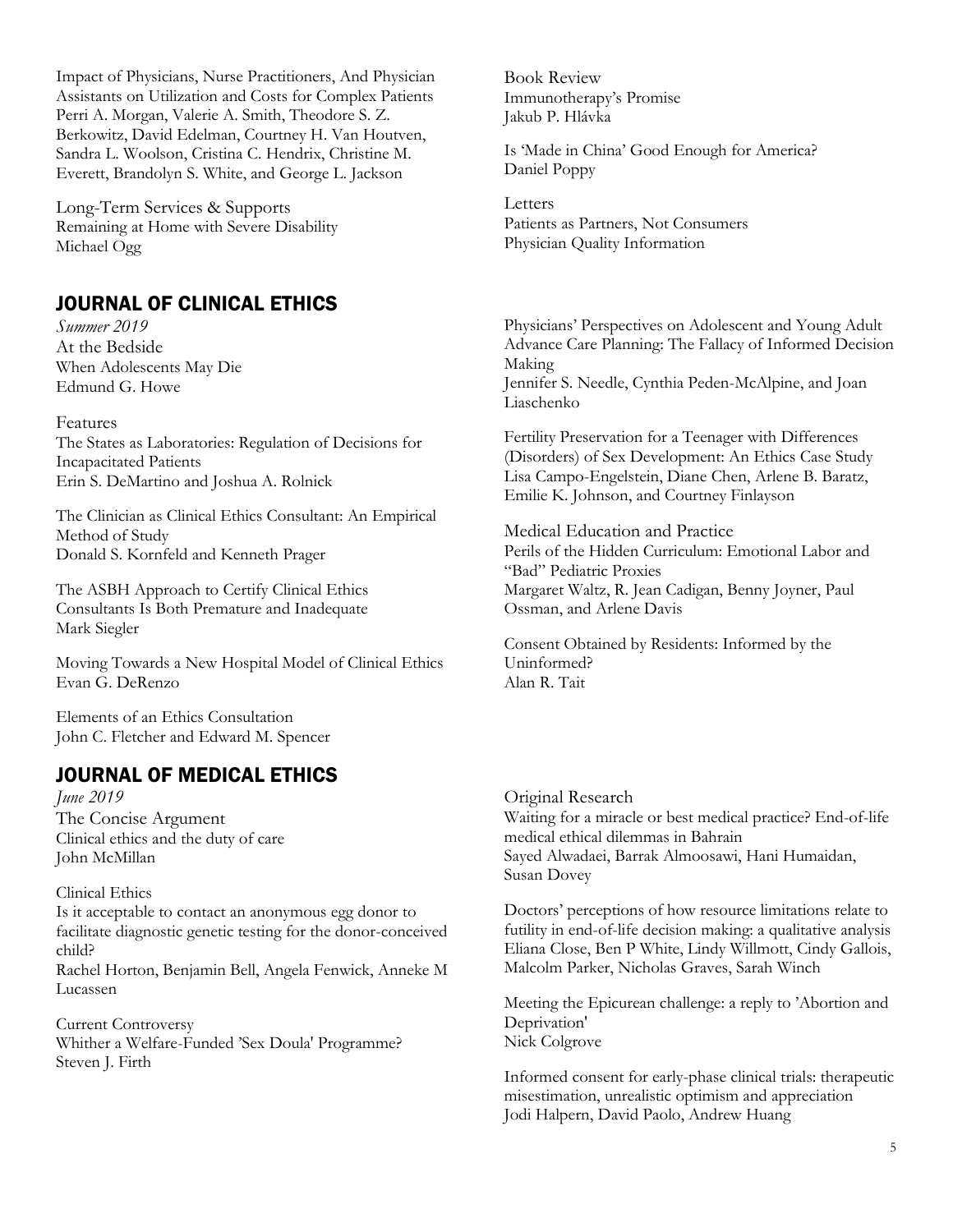Ethical issues raised by cluster randomised trials conducted in low-resource settings: identifying gaps in the Ottawa Statement through an analysis of the PURE Malawi trial Tiwonge K Mtande, Charles Weijer, Mina C Hosseinipour, Monica Taljaard, Mitch Matoga, Cory E Goldstein, Billy Nyambalo, Nora E Rosenberg

Extended Essays Transwomen in elite sport: scientific and ethical considerations Taryn Knox, Lynley C Anderson, Alison Heather

The truth behind conscientious objection in medicine Nir Ben-Moshe

## JOURNAL OF MORAL THEOLOGY

*June 2019* Aquinas, Custom, and the Coexistence of Infused and Acquired Cardinal Virtues William C. Mattison III

Elevated Virtue? Angela Knobel

Moral Virtues, Charity, and Grace: Why the Infused and Acquired Virtues Cannot Co-Exist Jean Porter

Catholic Social Teaching, Love and Thomistic Moral Precepts Daniel R. DiLeo

Economic Rights, Reciprocity, and Modern Economic Tradition Andrew Beauchamp and Jason A. Heron

Local Authoritarianism as a Barrier to Democracy Cristina L.H.Traina

Rectifying Political Leadership Through a Just Peace Ethic Eli McCarthy and Leo Lushombo

Book Reviews Sarah Bachelard, *Resurrection and Moral Imagination* Kyle Washut

Sherri Brown and Christopher W. Skinner, eds., Johannine Ethics: *The Moral World of the Gospel and Epistles of John* Jeffrey L. Morrow

T. Ryan Byerly,*Putting Others First: The Christian Ideal of Others-Centeredness* Marcus Mescher

William T. Cavanaugh, ed., *Fragile World: Ecology and the Church*

Student Essay Is it just semantics? Medical students and their 'first patients' Natalie Cohen

Responses Murder, abortion, contraception, greenhouse gas emissions and the deprivation of non-discernible and non-existent people: a reply to Marquis and Christensen Hugh V McLachlan

Defending the two tragedies argument Henrik Friberg-Fernros

#### Lucas Briola

Gary L. Chamberlain, *Because Water Is Life: Catholic Social Teaching Confronts Earth's Water Crises* Dawn M. Nothwehr,

Daniel R. DiLeo, ed., A*ll Creation Is Connected: Voices in Response to Pope Francis's Encyclical on Ecology* Kathryn Lilla Cox

Jonathan Homrighausen, *Illuminating Justice: The Ethical Imagination of The Saint John's Bible* Catherine Petrany

Steven J. Jensen, *Sin: A Thomistic Psychology* Michael P. Krom

Micah D. Kiel, *Apocalyptic Ecology: The Book of Revelation, the Earth, and the Future* Benjamin J. Hohman

Matthew *Levering, Dying and the Virtues* John Sikorski

Alexander Lucie-Smith, *Narrative Theology and Moral Theology* Alessandro Rovati

Gerald McKenny, *Biotechnology, Human Nature, and Christian Ethics* Gemma Baker

Steven P. Millies, *Good Intentions: A History of Catholic Voters' Road from Roe to Trump* Charles Camosy

Anselm K. Min, ed*., Faith, Hope, Love, and Justice: The Theological Virtues Today* Paul J. Wadell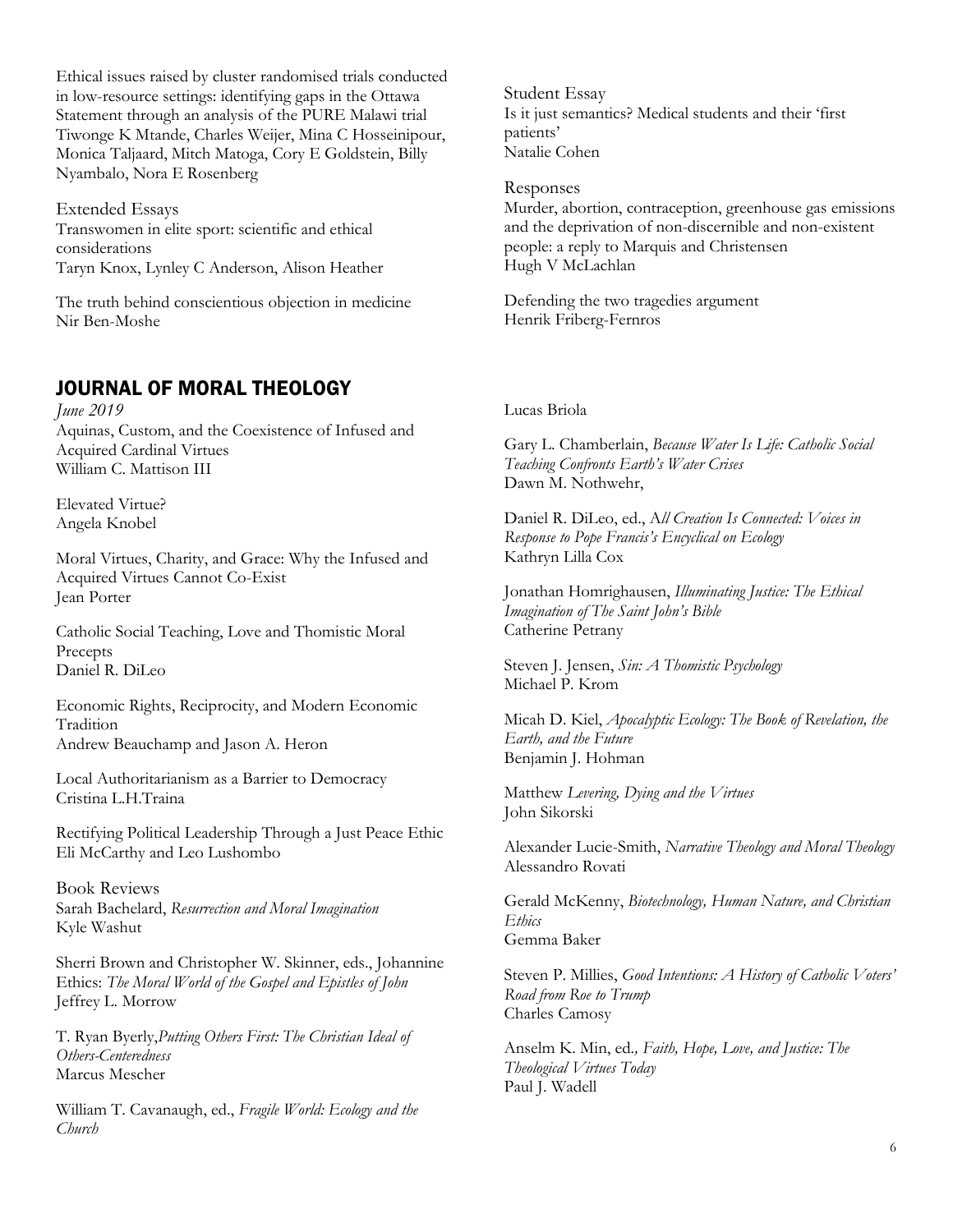Mark C. Murphy, *God's Own Ethics: Norms of Divine Agency and the Argument from Evil* William J. Abraham

D. Preman Niles,*Is God Christian? Christian Identity in Public Theology: An Asian Contribution* Julius-Kei Kato

Thomas Petri, *Aquinas and the Theology of the Body: The Thomistic Foundations of John Paul II's Anthropology*

## JOURNAL OF THE AMERICAN MEDICAL ASSOCIATION

*June 4, 2019*

Original Investigation Effect of Neladenoson Bialanate on Exercise Capacity Among Patients with Heart Failure with Preserved Ejection Fraction: A Randomized Clinical Trial Sanjiv J. Shah, MD; Adriaan A. Voors, MD, PhD; John J. V. McMurray, MD; et al.

Association of Stroke Among Adults Aged 18 to 49 Years with Long-term Mortality Merel Sanne Ekker, MD; Jamie Inge Verhoeven, Bsc; Ilonca Vaartjes, PhD; et al.

Preliminary Communication Effect of Sunscreen Application Under Maximal Use Conditions on Plasma Concentration of Sunscreen Active Ingredients: A Randomized Clinical Trial Murali K. Matta, PhD; Robbert Zusterzeel, MD, PhD, MPH; Nageswara R. Pilli, PhD; et al.

Effect of a Home-Based Exercise Program on Subsequent Falls Among Community-Dwelling High-Risk Older Adults After a Fall: A Randomized Clinical Trial Teresa Liu-Ambrose, PT, PhD; Jennifer C. Davis, PhD; John R. Best, PhD; et al.

Research Letter Prevalence and Payments for Traumatic Injury Compared with Common Acute Diseases by Episode of Care in

Medicare Beneficiaries, 2008-2014 John R. Montgomery, MD; Anne H. Cain-Nielsen, MS; Peter C. Jenkins, MD, MSc; et al.

Mortality from Falls Among US Adults Aged 75 Years or Older, 2000-2016 Klaas A. Hartholt, MD, PhD; Robin Lee, PhD, MPH; Elizabeth R. Burns, MPH; et al.

Viewpoint

The Importance of Predefined Rules and Prespecified Statistical Analyses: Do Not Abandon Significance John P. A. Ioannidis, MD, DSc

Fr. Marek J. Duran

Steven C. van den Heuvel and Patrick Nullens, eds., *Driven by Hope: Economics and Theology in Dialogue* Mari Rapela Heidt

Does Employment-Based Insurance Make the US Medical Care System Unfair and Inefficient? Victor R. Fuchs, PhD

Medication-Based Treatment to Address Opioid Use Disorder Alan I. Leshner, PhD; Victor J. Dzau, MD

Global Health Spending and Development Assistance for Health Joseph L. Dieleman, PhD; Angela E. Micah, PhD; Christopher J. L. Murray, MD, DPhil

A Piece of My Mind Going Home Amrapali Maitra, MD, PhD

Editorial Filling in the Evidence About Sunscreen Robert M. Califf, MD; Kanade Shinkai, MD, PhD

Falls in Older Adults: Prevention, Mortality, and Costs Marco Pahor, MD

JAMA Guide to Statistics and Methods Using Instrumental Variables to Address Bias from Unobserved Confounders Matthew L. Maciejewski, PhD; M. Alan Brookhart, PhD

JAMA Insights Abnormal Uterine Bleeding in Reproductive-Age Women Andrew M. Kaunitz, MD, NCMP

Medical News & Perspectives Limits on Opioid Prescribing Leave Patients with Chronic Pain Vulnerable Sleeping in Doesn't Mitigate Metabolic Changes Linked to Sleep Deficit

News from the Food and Drug Administration Dengue Vaccine Gets the Nod New Warnings for Insomnia Drugs Trigeminal Nerve Stimulator for ADHD

The JAMA Forum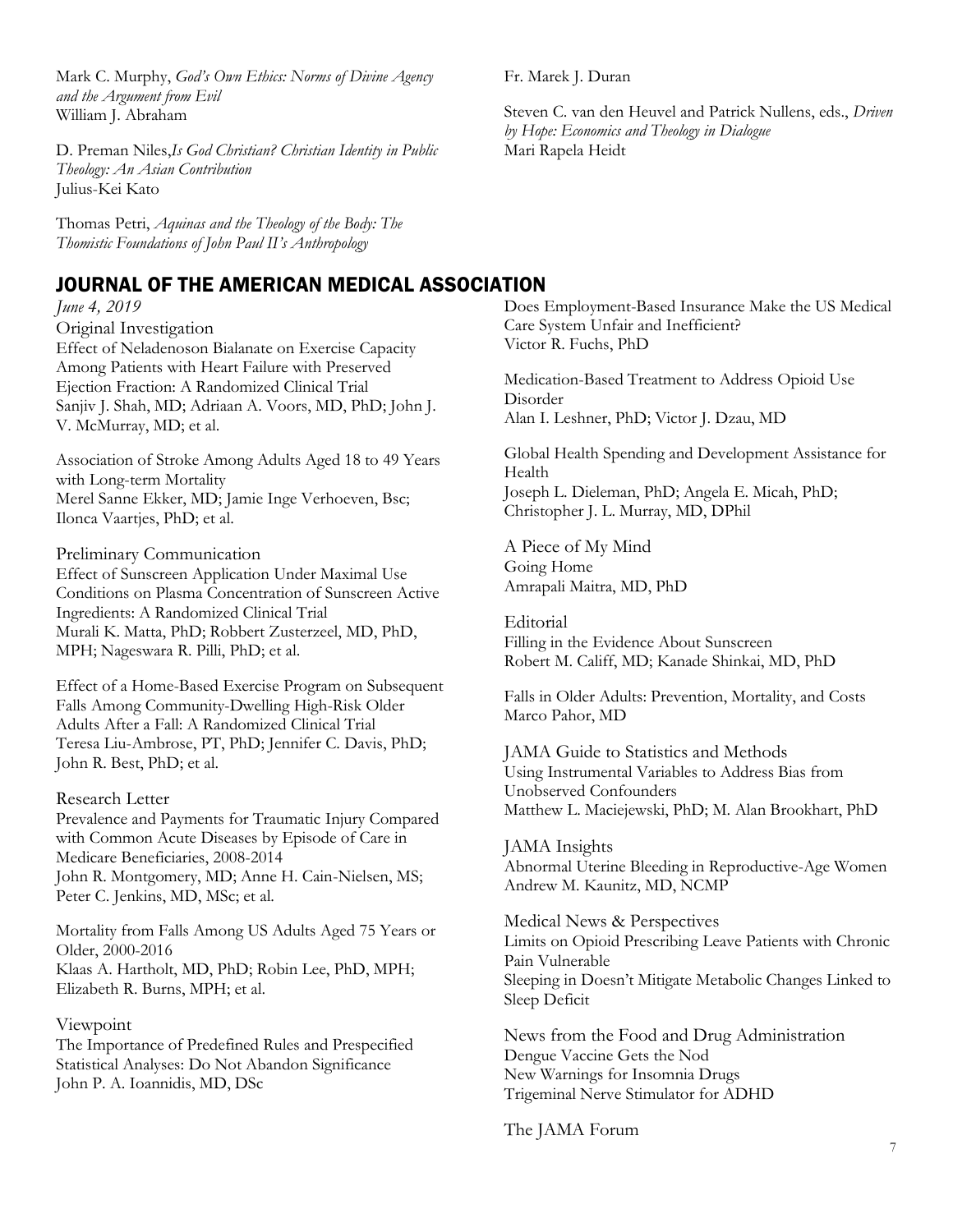How an Expanded Vision of Managed Care Organizations Could Tackle Inequities Stuart M. Butler, PhD

Bench to Bedside Noninvasive Ultrasound May Help Treat Inflammation and Other Conditions Tracy Hampton, PhD

Poetry and Medicine Trypan Blue Malini M. Gandhi, BS

#### *June 11, 2019*

Original Investigation

Effect of Pressure Support vs T-Piece Ventilation Strategies During Spontaneous Breathing Trials on Successful Extubation Among Patients Receiving Mechanical Ventilation: A Randomized Clinical Trial Carles Subirà, MD; Gonzalo Hernández, MD, PhD; Antònia Vázquez, MD, PhD; et al.

Association of Blood Donor Sex and Prior Pregnancy With Mortality Among Red Blood Cell Transfusion **Recipients** Gustaf Edgren, MD, PhD; Edward L. Murphy, MD, MPH; Don J. Brambilla, PhD; et al.

Preliminary Communication Association Between Transcatheter Aortic Valve Replacement for Bicuspid vs Tricuspid Aortic Stenosis and Mortality or Stroke

Raj R. Makkar, MD; Sung-Han Yoon, MD; Martin B. Leon, MD; et al.

#### Research Letter

Mortality Due to Aortic Stenosis in the United States, 2008-2017 Graham H. Bevan, MD; David A. Zidar, MD, PhD; Richard A. Josephson, MS, MD; et al.

Early Adoption of New Supplemental Benefits by Medicare Advantage Plans David J. Meyers, MPH; Shayla N. M. Durfey, BS; Emily A. Gadbois, PhD, MS, MA; et al.

US Preventive Services Task Force Preexposure Prophylaxis for the Prevention of HIV Infection: US Preventive Services Task Force Recommendation Statement

Preexposure Prophylaxis for the Prevention of HIV Infection: Evidence Report and Systematic Review for the US Preventive Services Task Force

JAMA Revisited Deficient Instruction in Biology in High Schools

JAMA Patient Page Parenteral Nutrition Ioana Baiu, MD, MPH; David A. Spain, MD

Comment & Response Business Strategies to Promote Health Alternatives to Intention-to-Treat Analyses Estimating Renal Function in Pregnancy

Roger Chou, MD; Christopher Evans, MD, MPH; Adam Hoverman, DO; et al.

Viewpoint Trust Between Teachers and Learners David P. Sklar, MD; Graham T. McMahon, MD, MMSc

Why Bolstering Trust in Journalism Could Help Strengthen Trust in Medicine Vineet M. Arora, MD, MAPP; David Rousseau, MPH; Gary Schwitzer

Dual-Physician Households: Strategies for the 21st **Century** Lauren Ferrante, MD, MHS; Lona Mody, MD, MSc

The Need for Federal Regulation of Marijuana Marketing John W. Ayers, PhD, MA; Theodore Caputi, MPH; Eric C. Leas, PhD, MPH

A Piece of My Mind Reflections on Leadership: Seizing and Embracing Opportunities—Holding up Half the Sky Barbara J. Stoll, MD

Editorial Revisiting, Reframing, and Casting a New Light on Liberation From Mechanical Ventilation Timothy D. Girard, MD, MSCI; Karen E. A. Burns, MD, FRCPC, MSc

Bicuspid Aortic Valve Stenosis: Is There a Role for TAVR? Colin M. Barker, MD; Michael J. Reardon, MD

HIV Screening and Preexposure Prophylaxis Guidelines: Following the Evidence Hyman Scott, MD; Paul A. Volberding, MD

JAMA Insights Hip Fractures in Older Adults in 2019 Sarah D. Berry, MD, MPH; Douglas P. Kiel, MD, MPH; Cathleen Colón-Emeric, MD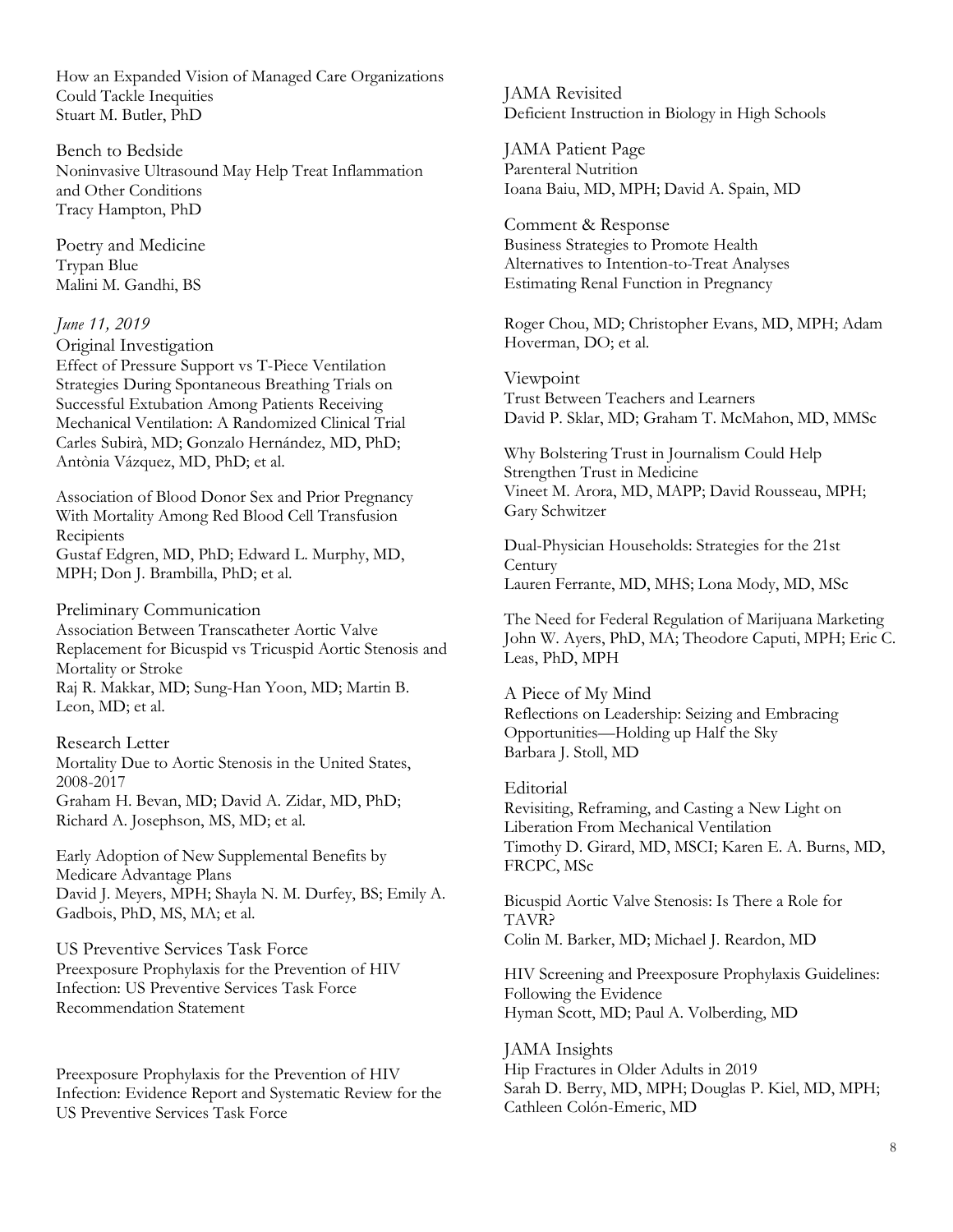From the Medical Letter on Drugs and Therapeutics Drugs for Postmenopausal Osteoporosis

Medical News & Perspectives TMAO and Heart Disease: The New Red Meat Risk? For Fat Burning, Interval Training Beats Continuous Exercise

The JAMA Forum The "Conscience" Rule: How Will It Affect Patients' Access to Health Services? Lawrence O. Gostin

News From the Centers for Disease Control and Prevention Delaware Kissing Bug Acute Flaccid Myelitis Cluster

Biotech Innovations Synthesizing Speech From Brain Activity Using Speech Markers to Diagnose PTSD Safer CAR T-Cell Therapy

#### *June 18, 2019*

Original Investigation Effect of Intraoperative High Positive End-Expiratory Pressure (PEEP) With Recruitment Maneuvers vs Low PEEP on Postoperative Pulmonary Complications in Obese Patients: A Randomized Clinical Trial Writing Committee for the PROBESE Collaborative Group of the PROtective VEntilation Network (PROVEnet) for the Clinical Trial Network of the European Society of Anaesthesiology

Association Between Transcatheter Aortic Valve Replacement and Early Postprocedural Stroke Chetan P. Huded, MD, MSc; E. Murat Tuzcu, MD; Amar Krishnaswamy, MD; et al.

Associations of Amyloid, Tau, and Neurodegeneration Biomarker Profiles with Rates of Memory Decline Among Individuals Without Dementia Clifford R. Jack Jr, MD; Heather J. Wiste, BA; Terry M. Therneau, PhD; et al.

#### Research Letter

Suicide Rates Among Adolescents and Young Adults in the United States, 2000-2017 Oren Miron, MA; Kun-Hsing Yu, MD, PhD; Rachel Wilf-Miron, MD, MPH; et al.

Changes in Obesity Among US Children Aged 2 Through 4 Years Enrolled in WIC During 2010-2016 Liping Pan, MD, MPH; David S. Freedman, PhD; Sohyun Park, PhD; et al.

JAMA Infographic Barriers to Care Experienced by Women in the United **States** Usha Ranji, MS; Alina Salganicoff, PhD; David Rousseau, MPH; et al.

Poetry and Medicine cyborg Precious Chika Musa

JAMA Patient Page Can HIV Infection Be Prevented With Medication? Jill Jin, MD, MPH

Comment & Response Fecal Microbiota Transplantation for Ulcerative Colitis Solutions to Reduce Unnecessary Imaging Meta-analysis of Aspirin for Primary Prevention of Cardiovascular Events

US Preventive Services Task Force Screening for HIV Infection: US Preventive Services Task Force Recommendation Statement

Screening for HIV Infection in Asymptomatic, Nonpregnant Adolescents and Adults: Updated Evidence Report and Systematic Review for the US Preventive Services Task Force Roger Chou, MD; Tracy Dana, MLS; Sara Grusing, BA; et al.

Screening for HIV Infection in Pregnant Women: Updated Evidence Report and Systematic Review for the US Preventive Services Task Force Shelley S. Selph, MD, MPH; Christina Bougatsos, MPH; Tracy Dana, MLS; et al.

#### Viewpoint

New Federal Requirements to Inform Patients About Breast Density: Will They Help Patients? Nancy L. Keating, MD, MPH; Lydia E. Pace, MD, MPH

The Challenges of Defining and Studying "Digital Addiction" in Children Dimitri A. Christakis, MD, MPH Vision for the Future of Continuing Board Certification Christopher C. Colenda, MD, MPH; William J. Scanlon, PhD; Richard E. Hawkins, MD

Artificial Intelligence in Health Care: Will the Value Match the Hype? Ezekiel J. Emanuel, MD, PhD; Robert M. Wachter, MD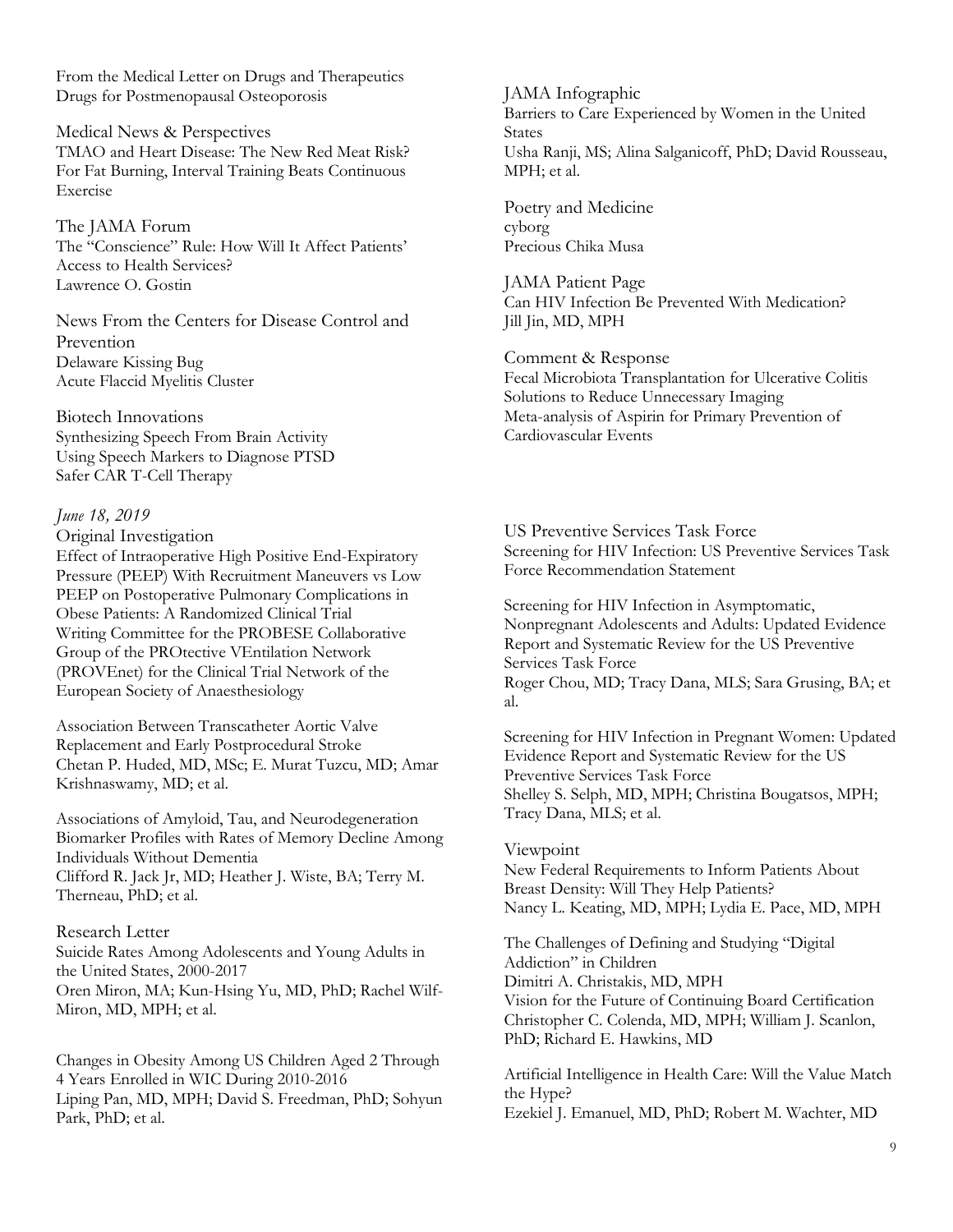A Piece of My Mind Finding the Words Jay A. Pandit, MD

#### Editorial

Setting Positive End-Expiratory Pressure in Mechanically Ventilated Patients Undergoing Surgery Thomas Godet, MD, PhD; Emmanuel Futier, MD, PhD

Stroke After Transcatheter Aortic Valve Replacement: An Important but Underreported Outcome in Clinical Practice Steven R. Messé, MD; Gorav Ailawadi, MD

Putting the New Alzheimer Disease Amyloid, Tau, Neurodegeneration (AT[N]) Diagnostic System to the Test David Wolk, MD; Stephen Salloway, MD, MS; Brad Dickerson, MD

Medical News & Perspectives Despite Policies to Improve Faculty Diversity, Disparities Persist at Public Health Schools For "Broken Heart" Syndrome, Brain May Hold the Key

News From the Food and Drug Administration First Treatment for Children with Rare Myasthenic Syndrome

#### *June 25, 2019*

#### Original Investigation

Effect of 1-Month Dual Antiplatelet Therapy Followed by Clopidogrel vs 12-Month Dual Antiplatelet Therapy on Cardiovascular and Bleeding Events in Patients Receiving PCI: The STOPDAPT-2 Randomized Clinical Trial Hirotoshi Watanabe, MD; Takenori Domei, MD; Takeshi Morimoto, MD; et al.

Effect of P2Y12 Inhibitor Monotherapy vs Dual Antiplatelet Therapy on Cardiovascular Events in Patients Undergoing Percutaneous Coronary Intervention: The SMART-CHOICE Randomized Clinical Trial Joo-Yong Hahn, MD; Young Bin Song, MD; Ju-Hyeon Oh, MD; et al.

Discriminative Accuracy of FEV1:FVC Thresholds for COPD-Related Hospitalization and Mortality Surya P. Bhatt, MD, MSPH; Pallavi P. Balte, PhD, MBBS; Joseph E. Schwartz, PhD; et al.

#### Research Letter

Characteristics and Scope of Training of Clinicians Participating in the US Direct-to-Consumer Marketplace for Unproven Stem Cell Interventions

Drugs for Heart Disease with Rare Cause Safety Alert for Certain Pacemakers

The JAMA Forum The Rural Hospital Problem Austin B. Frakt, PhD

Global Health Subpopulations Are Vulnerable to Fetal Alcohol Spectrum Disorder UN: All-out Effort Needed to Combat Antimicrobial Resistance Vaccine Reduces Pneumonia in Kenya

Poetry and Medicine On a Surgeon Poet Eric James Forsbergh, DDS

JAMA Revisited The Victory Meeting

JAMA Patient Page Who Should Be Screened for HIV Infection? Jill Jin, MD, MPH

Comment & Response Evaluation of Patients with a History of Penicillin Allergy Atrial Fibrillation Detection with Wearable Devices Challenges of Personal Health Records

Wayne Fu, MD, MBA; Cambray Smith, BS; Leigh Turner, PhD; et al.

Association Between Quantity of Opioids Prescribed After Surgery or Preoperative Opioid Use Education With Opioid Consumption Kevin X. Farley, BS; Albert T. Anastasio, BA; Arun Kumar, MD; et al.

Viewpoint Single-Payer Reform—"Medicare for All" Steffie Woolhandler, MD, MPH; David U. Himmelstein, MD

Evolving Issues in the Treatment of Depression Ole Köhler-Forsberg, MD; Cristina Cusin, MD; Andrew A. Nierenberg, MD Emergence of Hybrid Models of Genetic Testing Beyond Direct-to-Consumer or Traditional Labs Kathryn A. Phillips, PhD; Julia R. Trosman, PhD; Michael P. Douglas, MS

The Proliferation of Reports on Clinical Scoring Systems: Issues About Uptake and Clinical Utility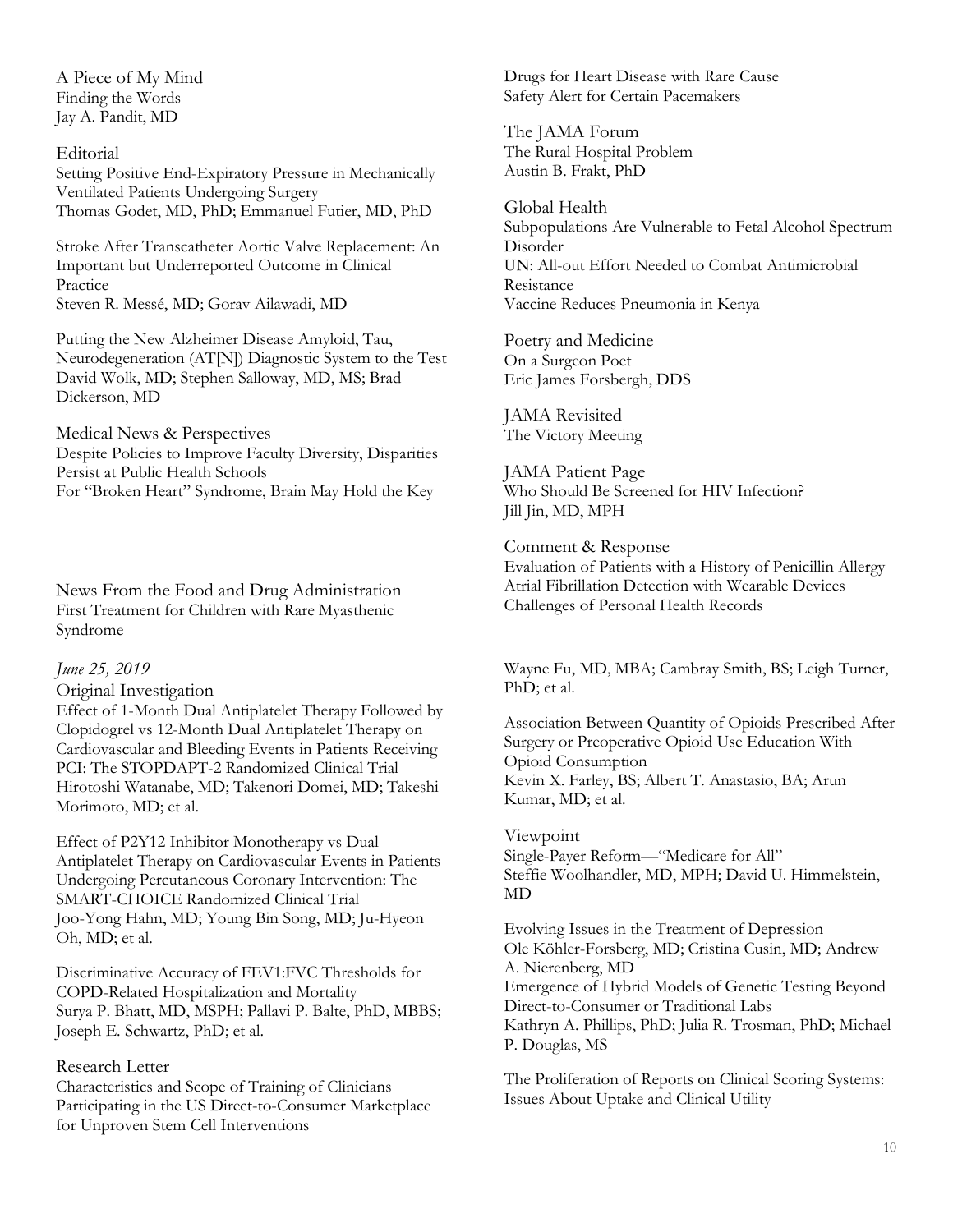Douglas W. Challener, MD; Larry J. Prokop, MLS; Omar Abu-Saleh, MBBS

A Piece of My Mind A Pitiful Sanctuary Jessie M. Gaeta, MD

Editorial Dual Antiplatelet Therapy: Is It Time to Cut the Cord With Aspirin? Khaled M. Ziada, MD; David J. Moliterno, MD

Accuracy of Airflow Obstruction Thresholds for Predicting COPD-Related Hospitalization and Mortality: Can Simple Diagnostic Thresholds Be Used for a Complex Disease? Jørgen Vestbo, DMSc; Peter Lange, DMSc

The Rational Clinical Examination Did This Patient Have Cardiac Syncope? The Rational Clinical Examination Systematic Review Omar T. Albassam, MD; Robert J. Redelmeier; Steven Shadowitz, MD, MSc; et al.

JAMA Insights Menopausal Hormone Therapy Jan L. Shifren, MD; Carolyn J. Crandall, MD, MS; JoAnn E. Manson, MD, DrPH

JAMA Clinical Challenge A Febrile, Hypotensive Patient With Bilateral Lung Crackles Nicholas Oh, MD; Peter Downey, MD; Abbas Ardehali, MD

Medical News & Perspective The US Military Considers Whether Controversial Opioid is Fit for Battlefield Duty Gene Variant Associated with Menthol Cigarette Smoking in Some African Americans

The JAMA Forum

## KENNEDY INSTITUTE OF ETHICS JOURNAL

*June 2019* Self-Care as Self-Blame Redux: Stress as Personal and Political Jonathan Kaplan

Face Transplantation and Identity: Hidden Identities, Exceptions, and Exclusions Joseph Lee

## L'OSSERVATORE ROMANO

*June 7, 2019* Every people rediscovers its soul: A focal point of Francis' journey

Coordinating Community Planning for Transportation and Health Howard K. Koh, MD, MPH; Jenny T. Rosenberg, BA

News From the Centers for Disease Control and Prevention Preventing Material Deaths Lupus Survival Disparities

Clinical Trials Update Another Amyloid-beta Blocker Fails to Halt Dementia Placental Growth Factor Testing for Faster Preeclampsia Diagnosis Wearable Device Promotes Socialization in Kids with Autism Cariprazine Benefits Patients with Bipolar Depression Supplements Improve Insulin Sensitivity

Health Agencies Update Method Verifies Whether Pediatric Patients Fasted Before Blood Testing HHS Issues Final "Conscience" Rule Veterans Genomic Cohort Nearing 1 Million

Poetry and Medicine Fructose-Drunk Anitha Ahmed

JAMA Revisited Critique & Cavil …

JAMA Patient Page Sigmoid Volvulus Ioana Baiu, MD, MPH; Andrew Shelton, MD

Comment & Response Dietary Supplements for Brain Health Low Free Sugar Diet in Adolescents with Nonalcoholic Fatty Liver Disease Electroencephalography-Guided Anesthetic Administration and Postoperative Delirium

Why Should Medical Care Be Family-Centered? Understanding Ethical Responsibilities for Patients' Family Members Nate W. Olson

Andrea Monda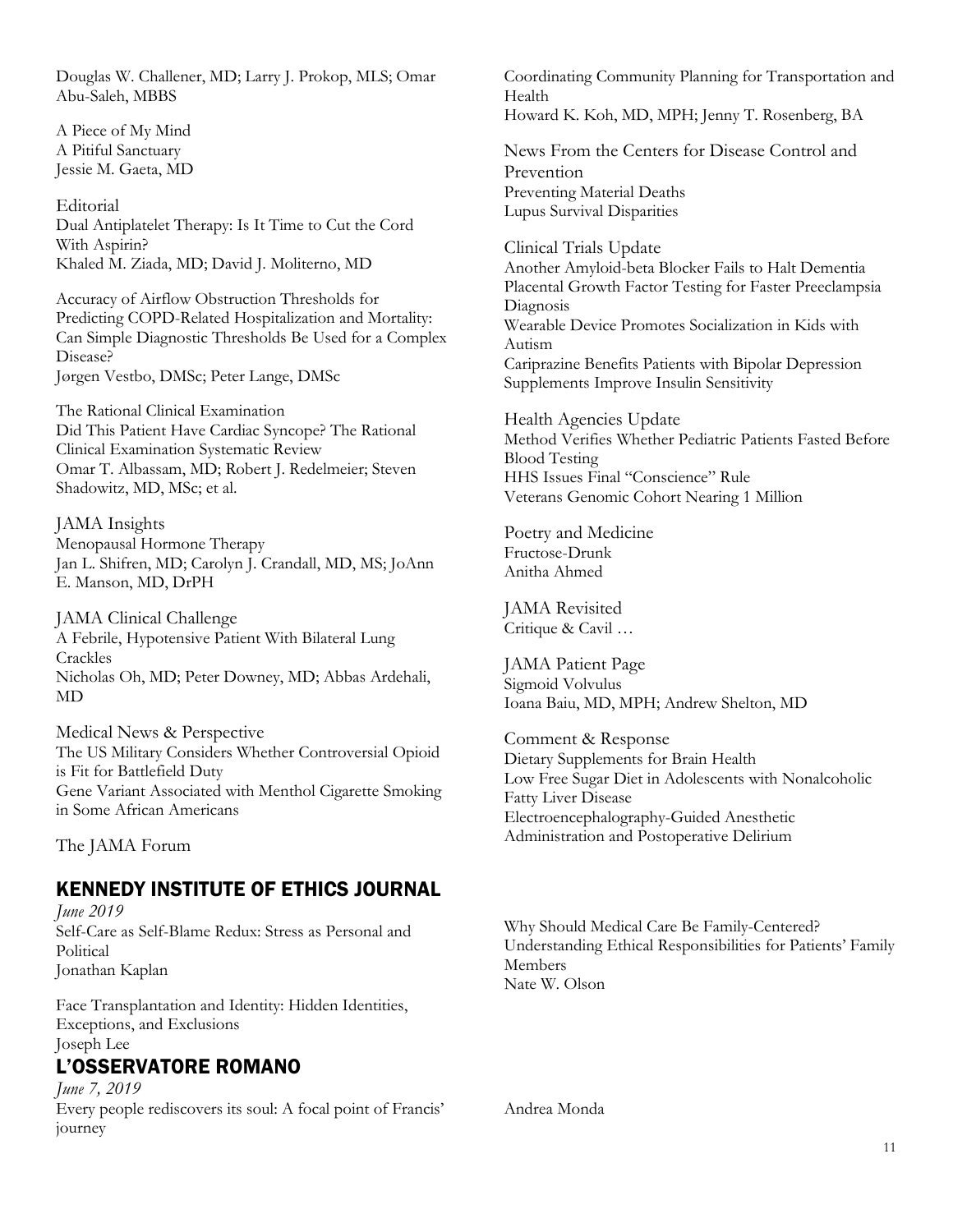The 'Our Father' is the common patrimony of all the Baptized: The Pope recounts his journey to Romania

Moving forward together to build an inclusive society: Meeting in Bucharest with authorities, diplomatic corps and civil society

Blood brothers: Meeting with the permanent Synod of the Romanian Orthodox Church

Individualism and indifference profane the name of God: Recitation of the 'Our Father' in new Orthodox Cathedral of Bucharest

The miracle of the culture of encounter: Mass for the Feast of the Visitation of the Blessed Virgin

#### *June 14, 2019*

Unity and freedom from self are in the Church's DNA: Catechesis on the Acts of the Apostles

Cardinal Elio Sgreccia dies: President emeritus of the Pontifical Academy for Life

For universal fraternity: Pope's message on the 75th anniversary of the Normandy landings

May the mission surpass ethnic and religious borders: Message for Missionary Month

Listening to the cry of the city of Rome: Homily for the Vigil

#### *June 21, 2019*

Everyone understands the language of truth and love: Pope Francis' catechesis on the Acts of the Apostles

The climate crisis requires swift and decisive action: Appeal to oil executives

Remember, repair, rebuild: Mass with the faithful of Camerino – San Severino Marche

Dialogue and peace for the Middle East: At the Angelus concern for the Persian Gulf

We cannot continue to build walls to protect our wealth: Message for the Third World Day of the Poor

#### *June 28, 2019*

A message of unity for a divided world: Pope Francis calls on young people to be protagonists in implementing the recommendations of the Synod

Change resentments and mistrust into new opportunities: Mass in the Shrine of Şumuleu Ciuc

A people's dreams need roots: Marian meeting with young people and families in Iaşi

Freedom and mercy are the legacy of martyrs: Divine Liturgy for the Beatification of seven Greek-Catholic Bishops

Pontiff asks forgiveness for discrimination against Rom people: Visit to the Barbu Lăutaru neighborhood in Blaj

At the Regina Coeli the Pope offers gratitude

Christianity without the Spirit is joyless moralism: Homily on the solemnity of Pentecost

Objective: Zero Hunger: Holy Father's Letter for the Global Launch of the United Nations Decade of Family Farming

Passion and urgency for mission: To the PIME General Assembly

Scandalous to turn charity into business: To the General Assembly of Caritas Internationalis

Unity is the path of the Holy Spirit: Audience with the Catholic Charismatic Renewal International Service

No to the tyranny of results: Pope Francis' video message to educational conference in the USA

Happy, free and in communion: The Pope to participants in a congress for the pastoral care of vocations in Europe

The spirit of proselytism is harmful: For the pastoral care of vocations

Instrumentum Laboris of the Special Assembly of the Synod of Bishops for the Pan-Amazon Region

No room for egoism in a Christian's soul: Francis continues catechesis on the Acts of the Apostles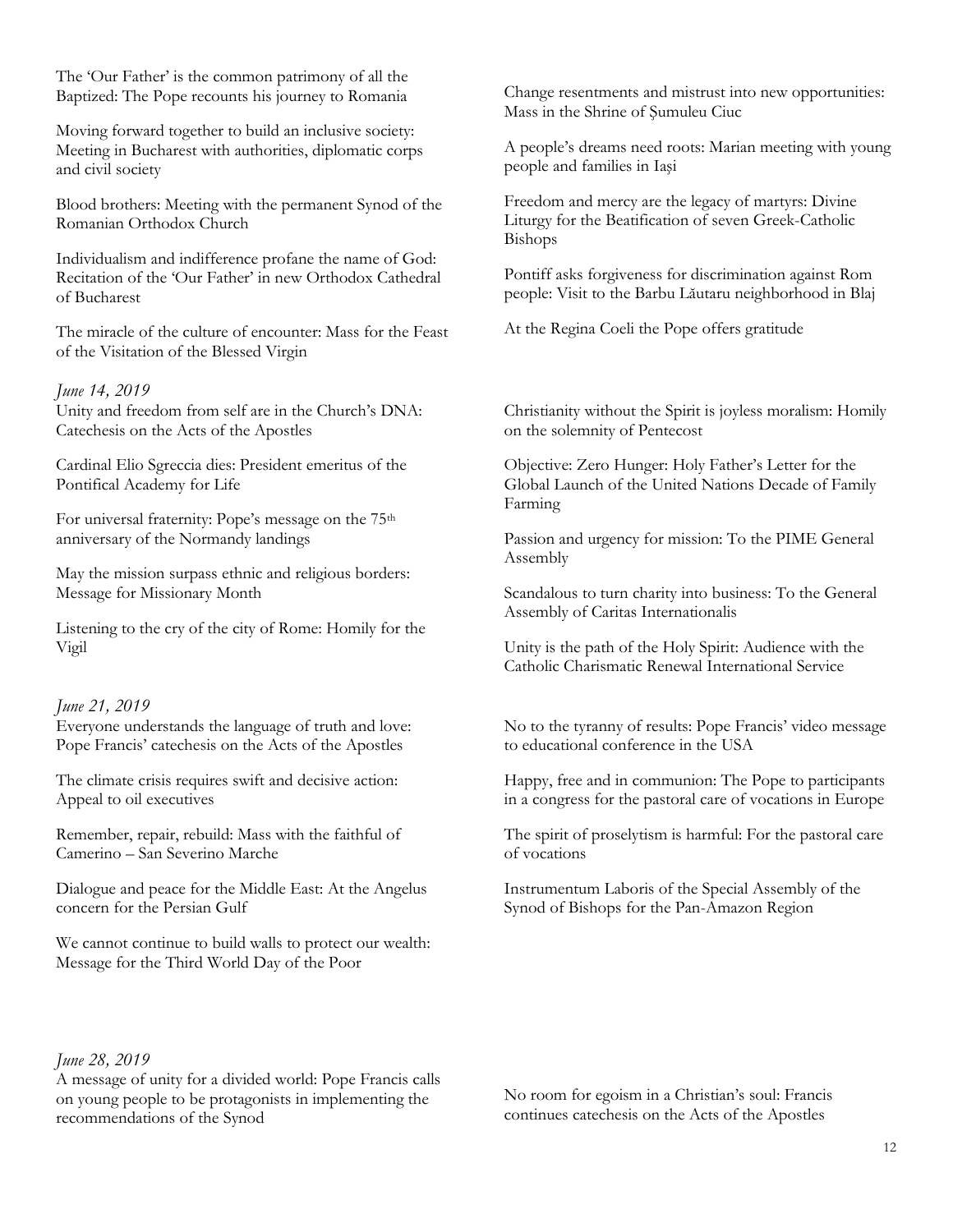Economic, environmental and social solidarity: Audience with Centesimus Annus Pro Pontifice

Justice and respect for fundamental rights: To members of 'Stella Maris'- Apostelship of the Sea

In the mind-set of sharing: The Pope emphasizes the Eucharist as the culmination of Jesus' life

## NATIONAL CATHOLIC BIOETHICS QUARTERLY

*Spring 2019* Essays Therapeutic Orphans: The Ethics of Including Children and Pregnant Women in Research Jennifer E. Miller, Marie-Catherine Letendre

Challenging Underlying Assumptions of Wrongful Birth: Parental Counseling and Self-Perceptions of People with Down Syndrome Jay Bringman, MD

Parental Obligation and Medical Neglect in Childhood **Obesity** Jessica M. Meister Berger, MD

Conflict between Autonomy and Beneficence in Adolescent End-of-Life Decision Making K. Sarah Hoehn, MD

## NEW ENGLAND JOURNAL OF MEDICINE

*June 6, 2019* Perspective Measles in 2019 — Going Backward C.I. Paules, H.D. Marston, and A.S. Fauci

Is CBO Forecasting Good Enough for Government Work? S. Glied and T.H. Lee

Getting More Savings from ACOs — Can the Pace Be Pushed? J.M. McWilliams, B.E. Landon, V.K. Rathi, and M.E. Chernew

Innovation in Genomic Data Sharing at the NIH B.M. Psaty, S.S. Rich, and E. Boerwinkle Original Articles Effect of Adding Azithromycin to Seasonal Malaria Chemoprevention D. Chandramohan and Others

Break broken for a city suffering from decay and neglect: Holy Father celebrates Mass in a Rome parish

A sea open to dialogue and welcome: The Pope reiterates the multicultural and multi-religious reality of the Mediterranean

God's anger will blaze against those who sell arms: In an audience with ROACO Francis expresses desire to visit Iraq

Articles A Catholic Approach to Adolescent Medicine Thomas Heyne, MD, Nancy Hernandez, MD, Lisa Gilbert, MD Experimental Approaches to Alleviating Gender Dysphoria in Children Paul W. Hruz, MD

Medical Futility in Pediatric Care Felipe E. Vizcarrondo, MD

Verbatim Note on Italian Vaccine Pontifical Academy for Life

Longer-Term Assessment of Azithromycin for Reducing Childhood Mortality in Africa J.D. Keenan and Others

Intensive Glucose Control in Patients with Type 2 Diabetes — 15-Year Follow-up P.D. Reaven and Others

Venetoclax and Obinutuzumab in Patients with CLL and Coexisting Conditions K. Fischer and Others Review Articles Frontiers in Medicine: Clinical and Therapeutic Implications of Cancer Stem Cells M.F. Clarke

Prevention of Opioid Overdose K.M. Babu, J. Brent, and D.N. Juurlink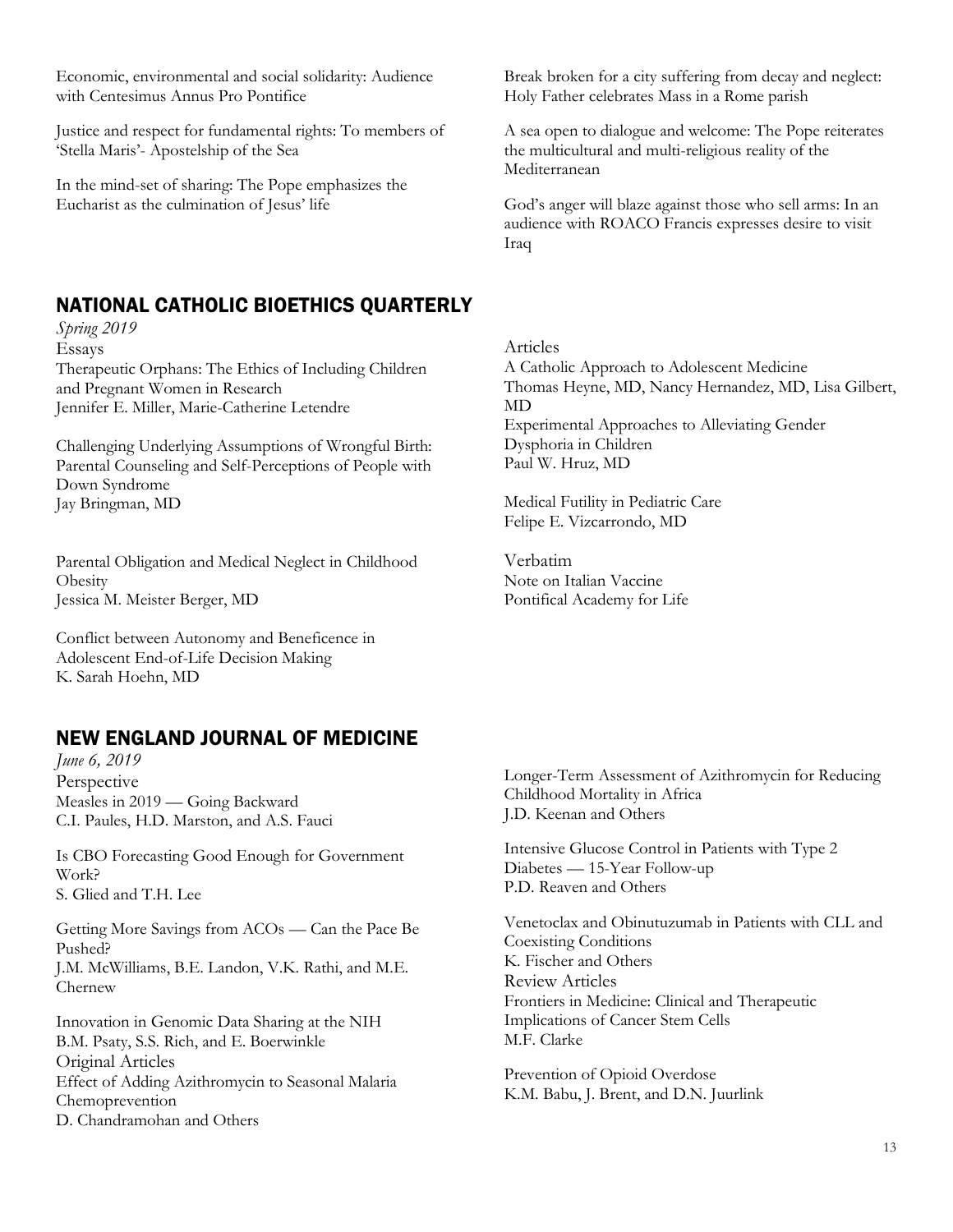Images In Clinical Medicine Chronic Silicosis with Progressive Massive Fibrosis L. Riley and D. Urbine

Disseminated Coccidioidomycosis R.A. Myers and M.T. Zmarlicka

Clinical Problem-Solving A Disturbing Decline D.A. Braun, G.V. Henderson, P.E. Sax, A.L. Miller, and J. Loscalzo

**Editorials** Hope and Humility for Azithromycin N. Bar-Zeev and W.J. Moss

*June 13, 2019* Perspective No Shortcuts to Safer Opioid Prescribing D. Dowell, T. Haegerich, and R. Chou

Getting Coverage Right for 500 Million Indians S. Das and A.K. Jha

The Hospital Readmissions Reduction Program — Time for a Reboot R.K. Wadhera, R.W. Yeh, and K.E. Joynt Maddox

Blood Relations E. Rourke

Original Articles Canagliflozin and Renal Outcomes in Type 2 Diabetes and Nephropathy V. Perkovic and Others

Targeting Huntingtin Expression in Patients with Huntington's Disease S.J. Tabrizi and Others

Adjuvant Chemotherapy plus Radiation for Locally Advanced Endometrial Cancer D. Matei and Others

Clinical Metagenomic Sequencing for Diagnosis of Meningitis and Encephalitis M.R. Wilson and Others

Clinical Practice Anterior Cruciate Ligament Tear V. Musahl and J. Karlsson

*June 20, 2019* Perspective

Lack of Glycemic Legacy Effects in the Veterans Affairs Diabetes Trial K.J. Lipska and N. Laiteerapong

Clinical Implications Of Basic Research How Stem Cells Turn into Bone and Fat A. Deb

Correspondence Macrolide Resistance in MORDOR I — A Cluster-Randomized Trial in Niger The Kidney-Transplant Waiting List and the Opioid Crisis Lymphadenectomy in Advanced Ovarian Neoplasms Treatment Approaches for Actinic Keratosis Methotrexate for Prevention of Cardiovascular Events Depression in the Primary Care Setting Teamwork in Medicine

Review Article Management of Burns D.G. Greenhalgh

Images In Clinical Medicine Cytoplasmic Blebs in T-Cell Prolymphocytic Leukemia H.A. Abbas and X. Han

Situs Inversus Totalis B.A. Gentile and D.A. Tighe

Case Records Of The Massachusetts General **Hospital** Case 18-2019: A 24-Year-Old Woman with a Pelvic Mass D.R. Spriggs, A. Melamed, W. Li, and N. Safdar

Editorials Clinical Credence — SGLT2 Inhibitors, Diabetes, and Chronic Kidney Disease J.R. Ingelfinger and C.J. Rosen

Oligonucleotide Treatment for Huntington's Disease K.H. Fischbeck and N.S. Wexler

Correspondence Alemtuzumab for Immune-Related Myocarditis Due to PD-1 Therapy Abatacept for Severe Immune Checkpoint Inhibitor– Associated Myocarditis Patient Safety under Flexible & Standard Duty-Hour Rules Sacituzumab Govitecan-hziy in Triple-Negative Breast Cancer Intravenous Iron and Maintenance Hemodialysis Intimate Partner Violence

Case Studies in Social Medicine: Misrecognition and Critical Consciousness — An 18-Month-Old Boy with Pneumonia and Chronic Malnutrition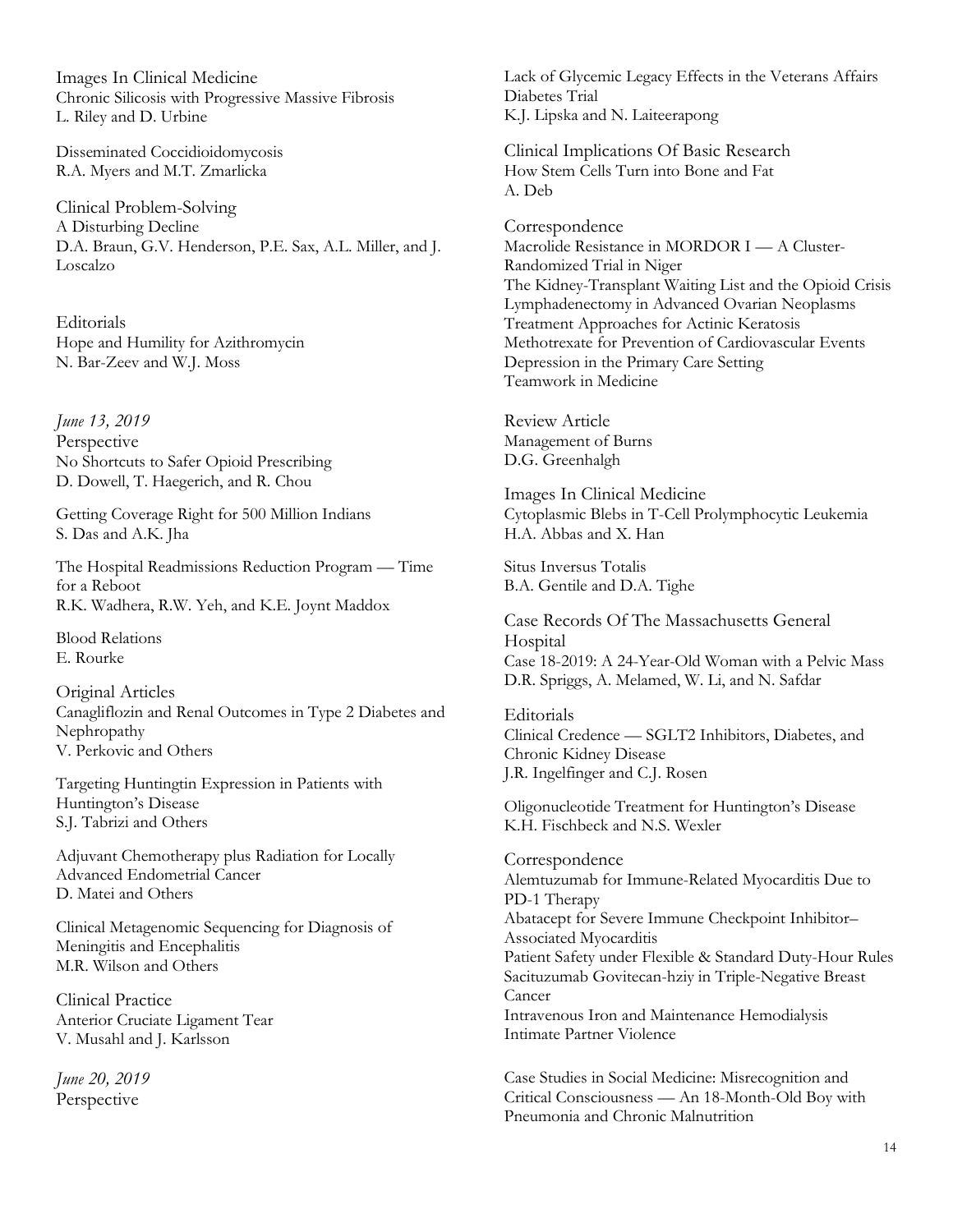H. Carrasco, L. Messac, and S.M. Holmes

Collateral Benefits of Preventive Chemotherapy — Expanding the War on Neglected Tropical Diseases P.J. Hotez, A. Fenwick, and D.H. Molyneux

Has the Genome Granted Our Wish Yet? D.J. Hunter and J.M. Drazen

Original Articles Clinical and Genomic Risk to Guide the Use of Adjuvant Therapy for Breast Cancer J.A. Sparano and Others

Placebo-Controlled Trial of an Oral BTK Inhibitor in Multiple Sclerosis X. Montalban and Others

Magnetic Resonance Perfusion or Fractional Flow Reserve in Coronary Disease E. Nagel and Others

Comparison of Dual Therapies for Lowering Blood Pressure in Black Africans D.B. Ojji and Others

Review Articles Nonnarcotic Methods of Pain Management N.B. Finnerup

Heatstroke

*June 27, 2019* Perspective Sitting in Limbo — Obamacare under Divided Government J. Oberlander

The Upcoming U.S. Health Care Cost Debate — The Public's Views R.J. Blendon, J.M. Benson, and C.L. McMurtry

Serious-Illness Care 2.0 — Meeting the Needs of Patients with Heart Failure H.J. Warraich and D.E. Meier

Crossroads C.A. Morris

Images In Clinical Medicine Thyroglossal Duct Cyst K. Tanitame and H. Konishi

Y. Epstein and R. Yanovich

Images In Clinical Medicine Injury from E-Cigarette Explosion M.G. Katz and K.W. Russell Nonbacterial Thrombotic Endocarditis J.B. Fournier and E.J. Testa

Case Records Of The Massachusetts General Hospital Case 19-2019: A 38-Year-Old Woman with Abdominal Pain and Fever H. Khalili, A. O'Shea, G.K. Robbins, and L.R. Zukerberg

Editorial The Precision of Evidence Needed to Practice "Precision Medicine" D.J. Hunter and D.L. Longo

Clinical Implications Of Basic Research A CRISPR Way to Identify Cancer Targets W.C. Hahn

Correspondence Reanalysis of Clinical Exome Sequencing Data Bag-Mask Ventilation during Tracheal Intubation of Critically Ill Adults Diagnosis of Suspected Pulmonary Embolism in Pregnancy Space Medicine in the Era of Civilian Spaceflight

Colovesical Fistula A.N. Ashrafi and R. Sotelo

Original Articles Detection of Brain Activation in Unresponsive Patients with Acute Brain Injury J. Claassen and Others

Early Sedation with Dexmedetomidine in Critically Ill Patients Y. Shehabi and Others

Nintedanib for Systemic Sclerosis–Associated Interstitial Lung Disease O. Distler and Others Application of High-Sensitivity Troponin in Suspected Myocardial Infarction J.T. Neumann and Others

Special Article Procedural Volume and Outcomes for Transcatheter Aortic-Valve Replacement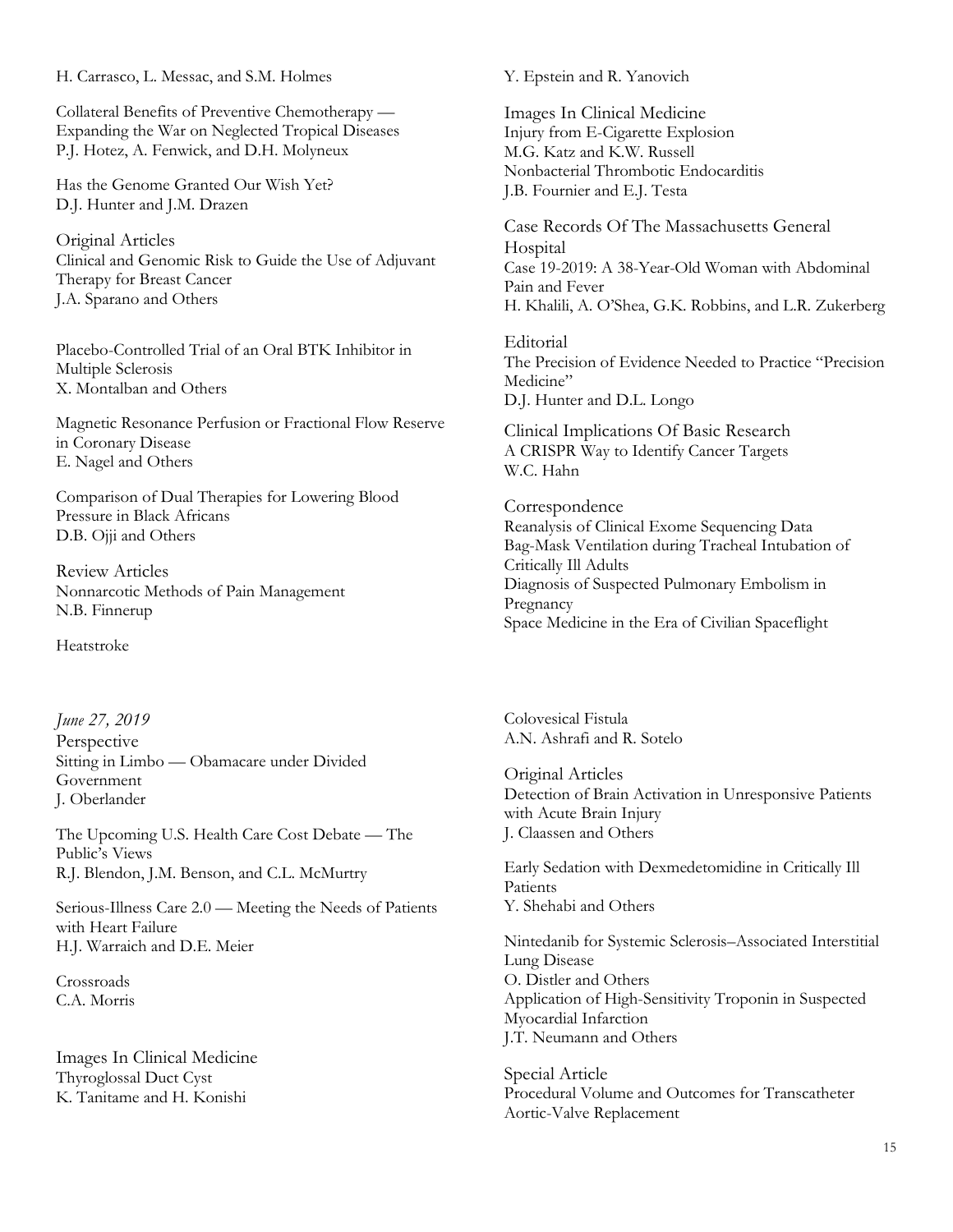#### S. Vemulapalli and Others

Review Article Pathogenesis and Diagnosis of Growth Hormone Deficiency in Adults S. Melmed

Case Records Of The Massachusetts General Hospital Case 20-2019: A 52-Year-Old Woman with Fever and Rash after Heart Transplantation M.G. Ison, T.A. Lebeis, N. Barros, G.D. Lewis, and L.R. Massoth

**Editorials** Inverting the Turing Test — Machine Learning to Detect Cognition in the ICU

# **ORIGINS**

*June 6, 2019* Sowers of Prophetic Hope for the Planet: A Biblical Perspective Sister Judette Gallares, RC

Installation Mass Homily Archbishop Wilton D. Gregory

*June 13, 2019* Romania Visit: Meeting with Civil Authorities Pope Francis

Romania Visit: Meeting with Permanent Synod of Romanian Orthodox Church Pope Francis

Romania Visit: Meditation on the Lord's Prayer Pope Francis

Romania Visit: Mass in Bucharest Pope Francis

Romania Visit: Mass in Marian Shrine Pope Francis

*June 20, 2019* Speech at U.S. Bishops' Spring Assembly Archbishop Christophe Pierre

Progress Report of National Review Board Francesco Cesareo

*June 27, 2019* Directives for Implementing Vos Estis Lux Mundi U.S. Bishops

D.K. Menon and S. Chennu

What Is Safe Sedation in the ICU? D.B. Coursin and Y. Skrobik

Correspondence Five-Year Follow-up after Face Transplantation Immune Checkpoint Blockade plus Axitinib for Renal-Cell Carcinoma Vitamin D–Binding Protein Deficiency and Homozygous Deletion of the GC Gene Initial Opioid Prescriptions among U.S. Patients, 2012– 2017 Machine Learning in Medicine More on Ivabradine in Tachycardia with Paraganglioma

Abortion is Never the Answer Pope Francis

Speech on Re-Emergence of Nationalism Pope Francis

Message for World Day for Migrants and Refugees Pope Francis

Romania Visit: Meeting with Young People and Families Pope Francis

Romania Visit: Divine Liturgy with Beatifications Pope Francis

Romania Visit: Meeting with Roma Community Pope Francis

Climate Change and New Evidence from Science, Engineering and Policy Pope Francis

Male and Female He Created Them: Toward a Path of Dialogue on the Question of Gender Theory in Education Congregation for Catholic Education

Affirming Our Episcopal Commitments U.S. Bishops